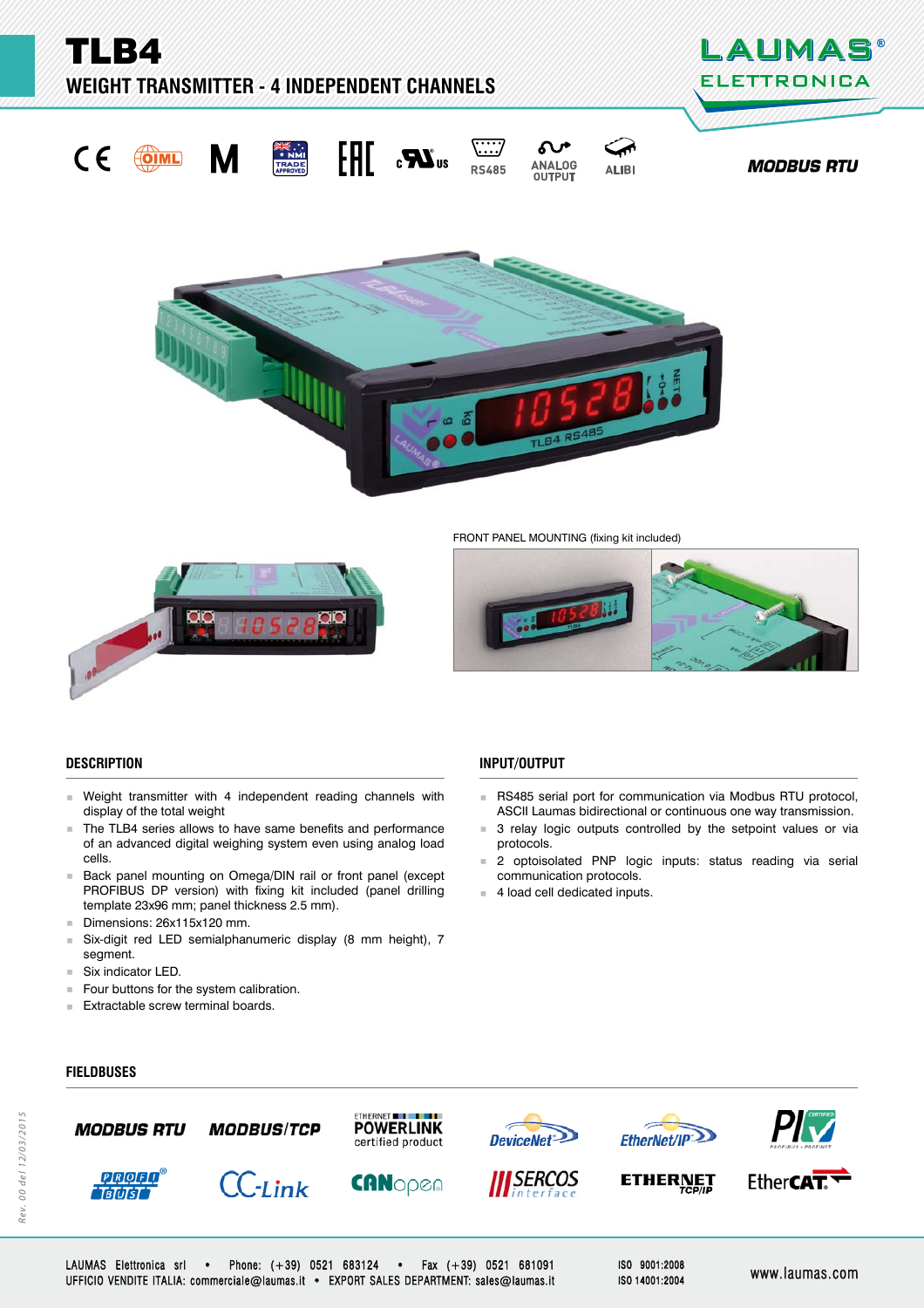# TLB4 **WEIGHT TRANSMITTER - 4 INDEPENDENT CHANNELS**



| <b>DESCRIPTION</b>                                                                                                                                                                                                                 | CODE                  |
|------------------------------------------------------------------------------------------------------------------------------------------------------------------------------------------------------------------------------------|-----------------------|
| RS485 serial port<br>Baud rate: 2400, 4800, 9600, 19200, 38400, 115200 (bit/s)                                                                                                                                                     | <b>TLB4RS485</b>      |
| 16 bit optoisolated analog output = $65535$ divisions<br>Current: $0 \div 20$ mA; $4 \div 20$ mA (up to 300 $\Omega$ ).<br>Voltage: 0 ÷ 10 V; 0 ÷ 5 V; ± 10 V; ± 5 V (min 10 kΩ).<br>It is equipped with RS485 serial port.        | TLB4                  |
| <b>CANopen</b> port<br>Baud rate: 10, 20, 25, 50, 100, 125, 250, 500, 800, 1000 (kbit/s).<br>The instrument operates as slave in a synchronous CANopen network.<br>It is equipped with RS485 serial port.                          | <b>TLB4CANOPEN</b>    |
| DeviceNet port<br>Baud rate: 125, 250, 500 (kbit/s).<br>The instrument operates as slave in a DeviceNet network.<br>It is equipped with RS485 serial port.                                                                         | <b>TLB4DEVICENET</b>  |
| <b>CC-LINK</b> port<br>Baud rate: 156, 625, 2500, 5000, 10000 (kbit/s).<br>The instrument works as Remote Device Station in a CC-LINK network and<br>occupies 3 stations. It is equipped with RS485 serial port.                   | <b>TLB4CCLINK</b>     |
| <b>PROFIBUS DP port</b><br>Baud rate: up to 12 (Mbit/s).<br>The instrument operates as slave in a Profibus-DP network.<br>It is equipped with RS485 serial port.                                                                   | <b>TLB4PROFIBUS</b>   |
| Modbus/TCP port<br>Type: RJ45 10Base-T or 100Base-TX (auto-sensing)<br>The instrument operates as slave in a Modbus/TCP network.<br>It equipped with RS485 serial port.                                                            | <b>TLB4MODBUSTCP</b>  |
| <b>Ethernet TCP/IP port</b><br>Type: RJ45 10Base-T or 100Base-TX (auto-sensing).<br>The instrument operates as slave in an Ethernet TCP/IP network and it is<br>accessible via web browser. It is equipped with RS485 serial port. | <b>TLB4ETHETCP</b>    |
| 2x Ethernet/IP ports<br>Type: RJ45 10Base-T or 100Base-TX (auto-sensing)<br>he instrument operates as adapter in an Ethernet/IP network.<br>It is equipped with RS485 serial port.                                                 | TLB4ETHEIP            |
| 2x PROFINET IO ports<br>Type: RJ45 10Base-T or 100Base-TX (auto-sensing)<br>The instrument operates as device in a Profinet IO network.<br>It is equipped with RS485 serial port.                                                  | <b>TLB4PROFINETIO</b> |
| 2x EtherCAT ports<br>Type: RJ45 10Base-T or 100Base-TX (auto-sensing)<br>The instrument operates as slave in an EtherCAT network.<br>It is equipped with RS485 serial port.                                                        | <b>TLB4ETHERCAT</b>   |
| 2x POWERLINK ports<br>Type: RJ45 10Base-T or 100Base-TX (auto-sensing)<br>The instrument operates as slave in a Powerlink network.<br>It is equipped with RS485 serial port.                                                       | <b>TLB4POWERLINK</b>  |
| 2x SERCOS III ports<br>Type: RJ45 10Base-T or 100Base-TX (auto-sensing)<br>The instrument operates as slave in a Sercos III network.<br>It is equipped with RS485 serial port.                                                     | TLB4SERCOS            |
|                                                                                                                                                                                                                                    |                       |

ISO 9001:2008 ISO 14001:2004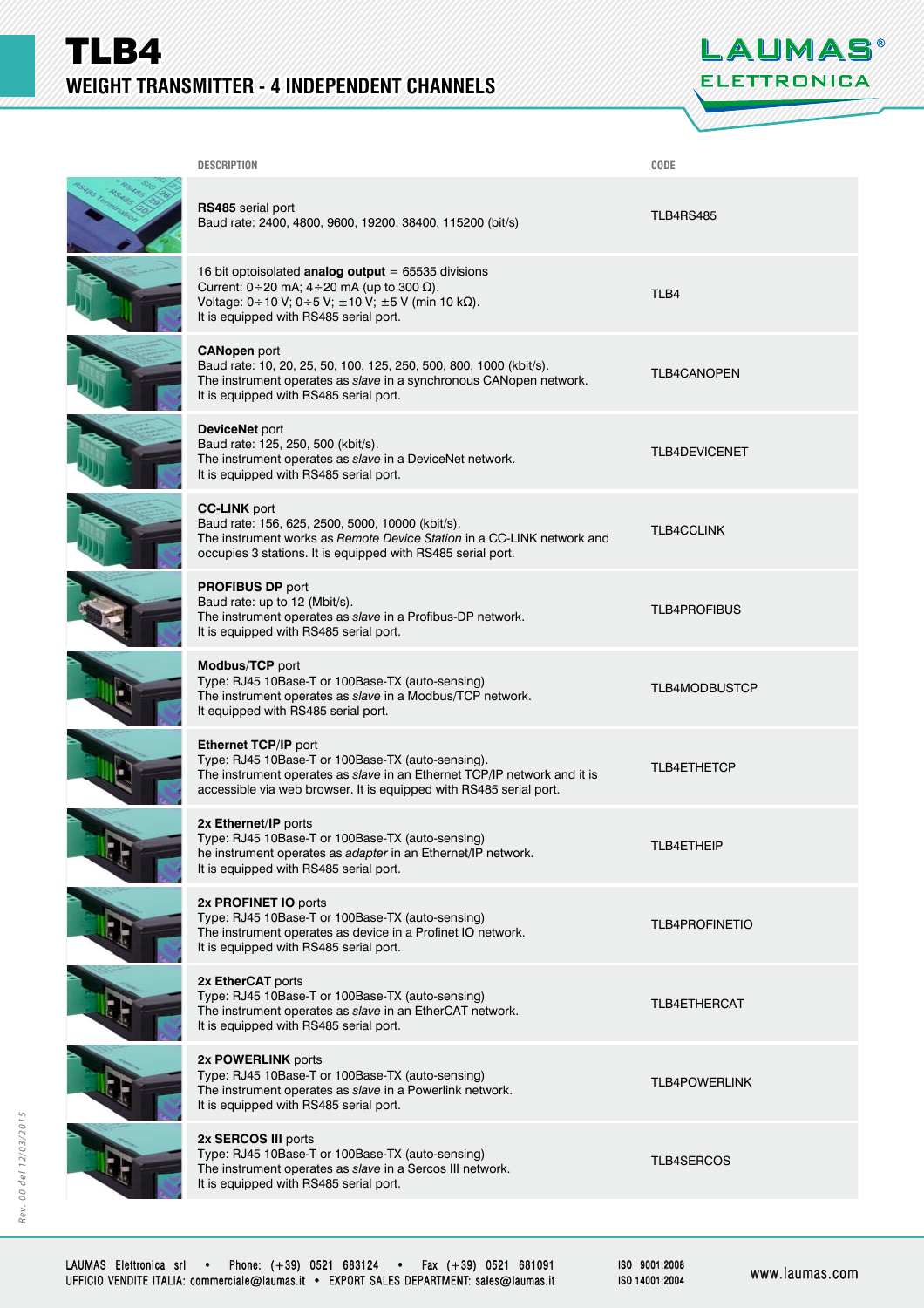

## **CERTIFICATIONS ERTIFICATIONS**

| <b>OIML</b>    | OIML R76:2006, III class, $3x10000$ divisions 0.25 $\mu$ V/VSI                               |  |
|----------------|----------------------------------------------------------------------------------------------|--|
|                | <b>CERTIFICATIONS ON REQUEST</b>                                                             |  |
| М              | Initial verification (Legal Metrology)                                                       |  |
| $\mathbf{r}$   | UL Recognized component - Complies with the United States and Canada standards               |  |
| EAD            | Complies with the Eurasian Custom Union standards (Russia, Belarus, Kazakhstan)              |  |
| <b>TANKING</b> | NMI Trade Approved - Complies with the Australian standards for legal use with third parties |  |

## **OPTIONS ON REQUEST PTIONS ON REQUEST**

|     | <b>DESCRIPTION</b> | CODE             |
|-----|--------------------|------------------|
| - 7 | Alibi memory       | <b>OPZWALIBI</b> |

# **TECHNICAL FEATURES**

| Power supply and consumption                                       |                       | 12 ÷ 24 VDC $\pm$ 10%; 5 W                                                                                           |  |
|--------------------------------------------------------------------|-----------------------|----------------------------------------------------------------------------------------------------------------------|--|
| Number of load cells • Load cells supply                           |                       | up to 16 (350 Ω) - 4/6 wires • 5 VDC/240 mA                                                                          |  |
| Linearity $\cdot$ Linearity of the analog output (only for TLB4)   |                       | $<$ 0.01% full scale $\cdot$ $<$ 0.01% full scale                                                                    |  |
| Thermal drift • Thermal drift of the analog output (only for TLB4) |                       | <0.0005% full scale/°C • <0.003% full scale/°C                                                                       |  |
| A/D Converter                                                      |                       | 4 channels - 24 bit (16000000 points) - 4.8 kHz                                                                      |  |
| Divisions (with measure range $\pm 10$ mV and sensitivity 2 mV/V)  |                       | $\pm 999999 \cdot 0.01 \mu V/d$                                                                                      |  |
| Measure range                                                      |                       | $\pm 39$ mV                                                                                                          |  |
| Load cell's sensitivity                                            |                       | $±7$ mV/V                                                                                                            |  |
| Conversion per second                                              |                       | 600/s                                                                                                                |  |
| Display range                                                      |                       | ±999999                                                                                                              |  |
| Decimals • Display increments                                      |                       | $0 \div 4$ • x1 x2 x5 x10 x20 x50 x100                                                                               |  |
| Digital filter • Conversion rate                                   |                       | $0.006 \div 7$ s $\cdot$ 5 $\div$ 600 Hz                                                                             |  |
| Relay logic outputs                                                |                       | n. 3 - 115 VAC/150 mA                                                                                                |  |
| Optoisolated logic inputs                                          |                       | n. $2 - 5 \div 24$ VDC PNP                                                                                           |  |
| Serial ports                                                       |                       | <b>RS485</b>                                                                                                         |  |
| Baud rate                                                          |                       | 2400, 4800, 9600, 19200, 38400, 115200 (bit/s)                                                                       |  |
| Analog output (only for TLB4)                                      |                       | 16 bit = 65535 divisions. 0 ÷ 20 mA; 4 ÷ 20 mA (up to 300 Ω)<br>0 ÷ 10 V; 0 ÷ 5 V; $\pm$ 10 V; $\pm$ 5 V (min 10 kΩ) |  |
| Humidity (condensate free)                                         |                       | 85%                                                                                                                  |  |
| Storage temperature                                                |                       | $-30^{\circ}$ C + 80 $^{\circ}$ C                                                                                    |  |
| Working temperature                                                |                       | -20 $\mathrm{^{\circ}C}$ +60 $\mathrm{^{\circ}C}$                                                                    |  |
|                                                                    |                       |                                                                                                                      |  |
| $_{\rm eff}$ $\boldsymbol{M}_{\rm u}$                              | Relay digital outputs | n. 3 - 30 VAC, 60 VDC/150 mA                                                                                         |  |
|                                                                    | Working temperature   | -20 $^{\circ}$ C +50 $^{\circ}$ C                                                                                    |  |
|                                                                    |                       |                                                                                                                      |  |

Power supply device marked "LPS" (limited power source) or "Class 2"

## **METROLOGICAL SPECIFICATIONS OF TYPE-APPROVED INSTRUMENTS ETROLOGICAL SPECIFICATIONS OF TYPE-APPROVED**

| 2014/31/UE - EN45501:2015 - OIML R76:2006 |  |
|-------------------------------------------|--|
| III or IIII                               |  |
| 10000 (class III); 1000 (class IIII)      |  |
| $0.25 \mu\text{V/N}$ SI                   |  |
| $-10^{\circ}$ C +40 $^{\circ}$ C          |  |
|                                           |  |